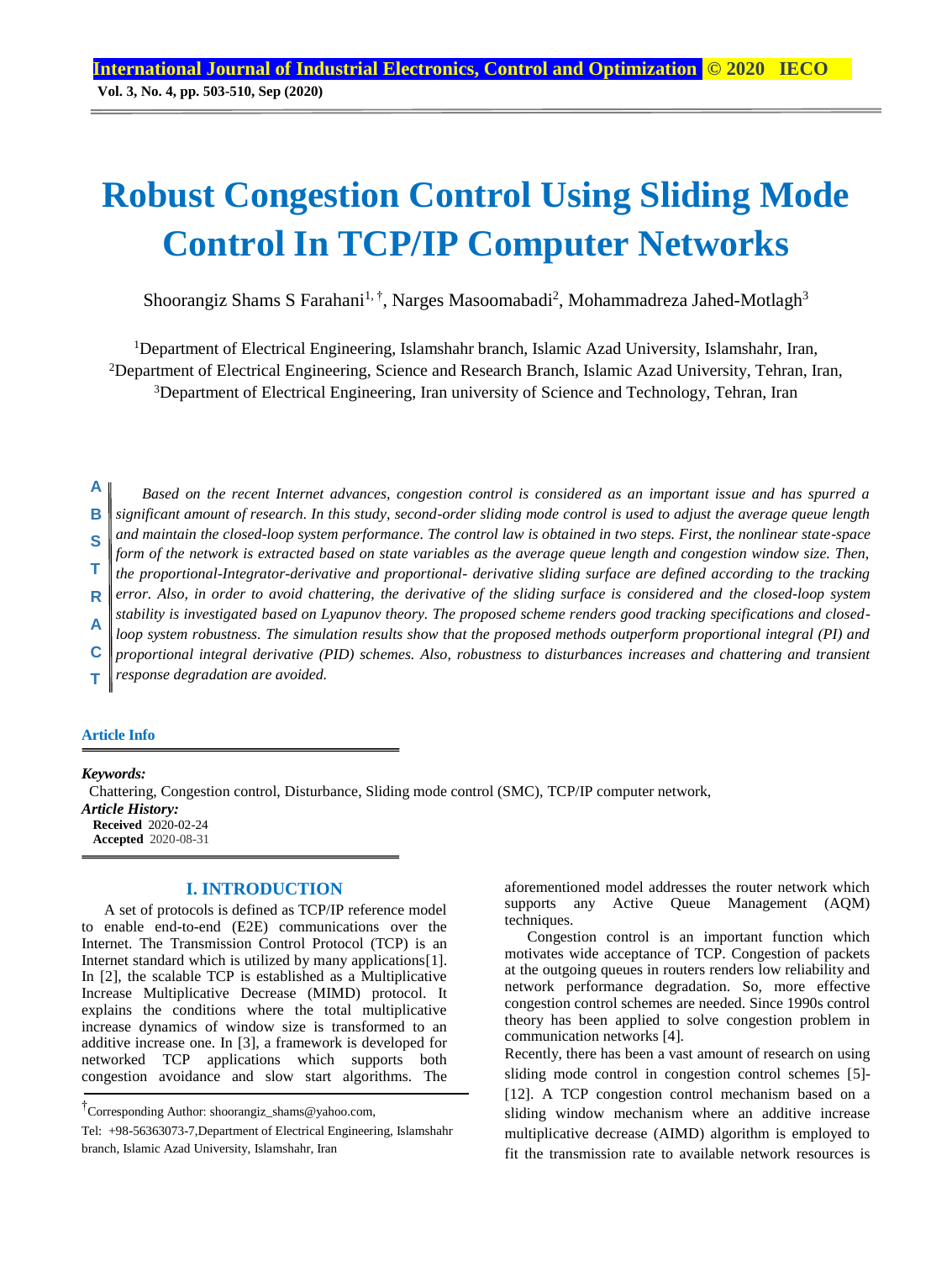introduced in [5], a TCP congestion control protocol which uses the congestion window growth function as an exponential function and introduces an adaptive increasing factor in the aforementioned function is established in [6], SMC to control congestion in TCP networks where stability analysis is assessed using Lyapunov theorem is assessed in [7], an adaptive generalized minimum variance (AGMV) as a congestion controller for dynamically varying TCP/AQM networks is presented in [8], sliding mode variable structure control (SMVS) is presented as a congestion controller for AQM in [9], an SMC based on TCP input–delayed model for AQM routers supporting TCP data transfer is established in [10], SMC for uncertain time delay TCP/AQM network systems is presented in [11] and an SMC technique to control congestion in differentiated service communication networks is addressed in [12].

Time delay could be found in different fields. In [13], delay and data loss compensation are studied in Internetbased process control systems, and Internet transmission delay is overcome by considering a variable sampling time. In this regard, two compensation elements in feedforward and feedback channels are presented. Delay can lead to epidemic outbreak in complex networks and it must be considered in the analysis of congestion control methods [14]. In [15], decentralized LMI-based strategies are presented in a delayed nonlinear network to control congestion. The schemes are robust to queue size changes and the consequent delay changes. Also, the control problem is solved using linear matrix inequalities (LMIs). The stability of a TCP/RED congestion control model is studied in [16] where delays are state-dependent and Random early detection (RED) is considered for Internet congestion control. However, RED parameters are difficult to study because of model discontinuous terms and delay.

During the last two decades, great attention has been paid to improving TCP congestion performance by considering slow start, congestion avoidance, fast retransmit, and fast recovery as the congestion control scheme modules. In [17], AQM schemes are used to evaluate TCP [performance to control congestion](https://ieeexplore.ieee.org/document/8479438/) where different TCP and AQM variants are studied. The study is conducted by a practical setup and shows the importance of choosing proper TCP and AQM variants. In [18], the bibliography of TCP/IP congestion control schemes in the last two decades is classified and some main results are obtained. In [19], a scalable testing method is presented for congestion control schemes in real-world TCP implementations where the TCP congestion control is either tested at the interface level or it is tested using an equivalence class of test inputs simultaneously.

In this study, second-order sliding mode control is used to adjust the average queue length and maintain the closedloop system performance. In this strategy, the control law is obtained in two steps. Also, in order to avoid chattering, the sliding surface derivative is considered and the closed-loop system stability is investigated based on Lyapunov theory.

The reminder of this article is organized as follows: Section II summarizes the TCP/IP dynamic model. Sections III and IV present the sliding mode congestion controller for TCP/IP dynamic model based on sliding surface proportional-integrator-derivative (SSPID) and sliding surface proportional-derivative (SSPD), afterwards, in section V, the performance of our approach is assessed by a simulation set up, and finally section VI provides the conclusion of this paper.

# **II. Tcp/Ip Dynamic Model**

Among different dynamic models which are developed for TCP/IP, the model by [20] is one of the most widely used models which incorporates the fluid flow and stochastic differential equations to represent TCP/IP dynamics. In the aforementioned model, the queue size and the congestion window size are considered as state variables. The model is expressed as follows:

$$
\dot{w}(t) = \frac{1}{R(t)} - \frac{w(t)}{2} \frac{w(t - R(t))}{R(t - R(t))} p(t - R(t))
$$
\n
$$
\dot{q}(t) = N \frac{w(t)}{R(t)} - C
$$
\n(1)

where  $w(t)$  is the TCP congestion window size (packets),  $q(t)$  the queue size (packets),  $R(t)$  the roundtrip time (RTT) (seconds), *<sup>C</sup>* the link capacity (packets / sec), *<sup>N</sup>* the traffic load (the TCP session number) and finally  $p(t)$  is the packet drop probability. In (1), the congestion window size and the queue size are considered as state variables. Also, the packet drop probability and the queue length are input and output signals, respectively. By considering  $x_1(t) = w(t)$  and  $x_2(t) = q(t)$  as state variables,  $u(t) = p(t - R(t))$ as input signal and  $y(t) = q(t)$  as system output, the network nonlinear statespace model is as follows:

$$
\dot{x}_1(t) = \frac{1}{R(t)} - \frac{x_1(t)}{2} \frac{x_1(t - R(t))}{R(t - R(t))} u(t)
$$
\n
$$
\dot{x}_2(t) = N \frac{x_1(t)}{R(t)} - C
$$
\n(2)

Also, RTT is the queue length function and we have:

$$
R(t) = \frac{q(t)}{C} + \tau_p \tag{3}
$$

where  $\tau_p$  represents the propagation delay (seconds). So, the state-space model (2) can be written as: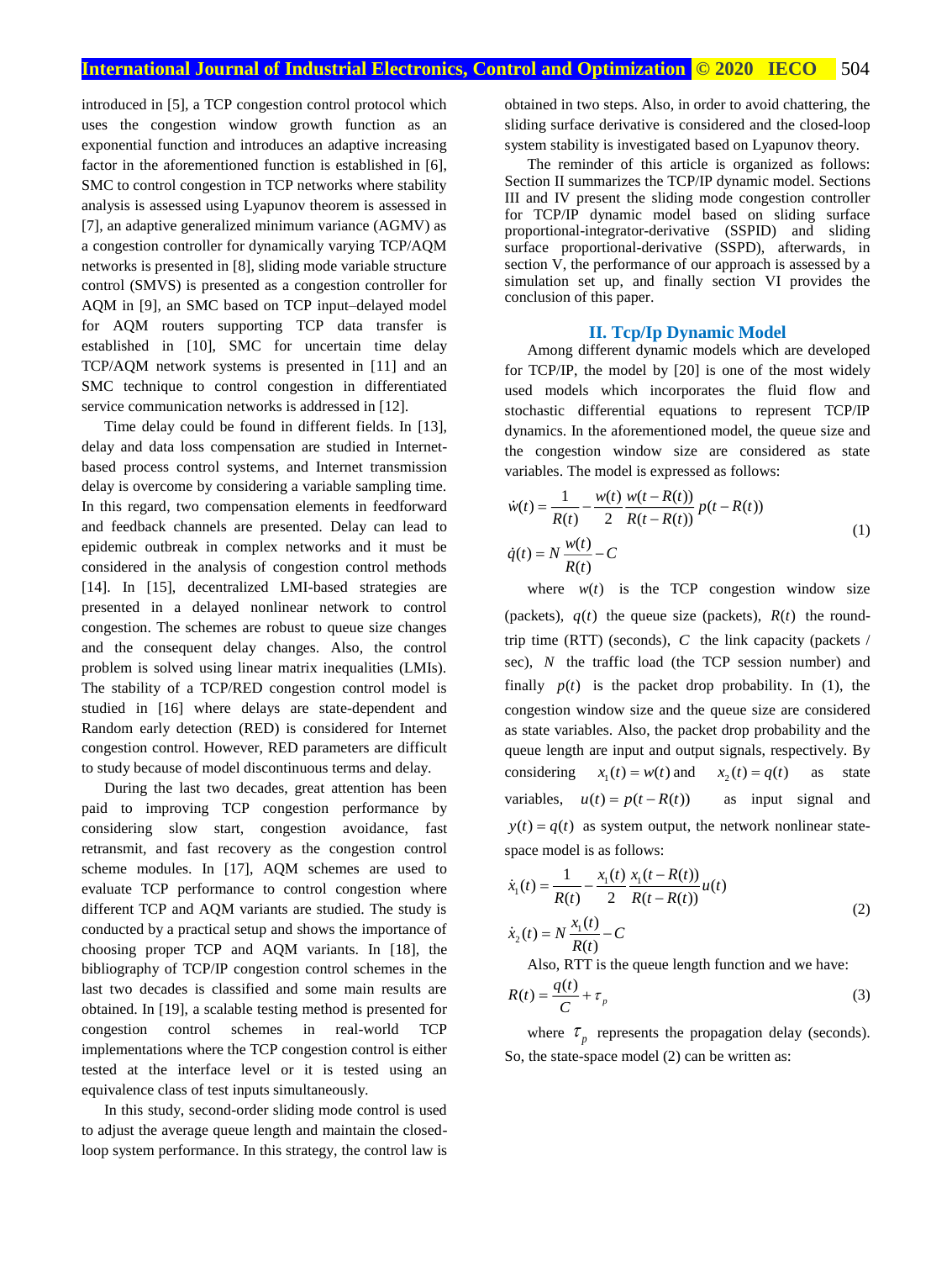$$
\dot{x}_1(t) = \frac{1}{\left(\frac{x_2(t)}{C} + \tau_p\right)} - \frac{x_1(t)}{2} \frac{x_1(t - \left(\frac{x_2(t)}{C} + \tau_p\right))}{\left(\frac{x_2(t - \left(\frac{x_2(t)}{C} + \tau_p\right))}{C} + \tau_p\right)} u(t)
$$
\n
$$
\dot{x}_2(t) = N \frac{x_1(t)}{\left(\frac{x_2(t)}{C} + \tau_p\right)} - C
$$
\n(4)

 $\left(\frac{2\epsilon}{C}+\tau_p\right)$ There exist some constraints on the input signal and system states which shall be considered in the controller as a saturation function. The constraints are as follows:

$$
0 \le q(t) \le q_{\text{max}}
$$
  
 
$$
0 \le w(t) \le w_{\text{max}}
$$
  
 
$$
0 \le p(t) \le 1
$$
 (5)

where  $q_{\text{max}}$  is the queue capacity (packets) and  $w_{\text{max}}$  is the maximum congestion window size (packets).

# **III. Sliding Mode Congestion Controller for Tcp/Ip Dynamic Model**

Sliding mode control (SMC) can be considered as an important control scheme which is robust to disturbances and modeling uncertainties. Since there exist uncertainties occurring in TCP/IP computer networks, SMC is suggested for congestion control in this paper. In this scheme, states should reach a sliding surface in a limited period of time and remain there. The queue length tacking error can be written as:

$$
e(t) = q(t) - q_d = x_2(t) - x_{2d}
$$
 (6)

where  $q_d$  is the optimal average queue size. In this section, the sliding surface is considered as a sliding surface  $\ddot{x}_2(t) = \Phi(x,t) + \Psi(x,t)u(t)$ proportional -integrator- derivative (SSPID):

$$
s(t) = \dot{e}(t) + \lambda_1 e(t) + \lambda_2 \int_0^t e(t) dt(t)
$$
\n(7)

The sliding mode control ensures that system states converges to the sliding surface asymptotically in a limited time. The Lyapunov function is considered as:

$$
v(t) = \frac{1}{2} s^2(t)
$$
 (8)

By derivating (8), we have

$$
\dot{v}(t) = s(t)\dot{s}(t) \tag{9}
$$

To ensure the stability of the closed loop system, (9) shall be negative. So, the inequality (10) is used:<br>  $\dot{v}(t) = s(t)\dot{s}(t) \le -\eta |s(t)| \rightarrow \dot{s}(t) \le -\eta \text{sign}(s(t))$  (10)

$$
\dot{v}(t) = s(t)\dot{s}(t) \le -\eta |s(t)| \to \dot{s}(t) \le -\eta \text{sign}(s(t)) \tag{10}
$$

Using (7), the sliding surface derivative is as follows

$$
\dot{s}(t) = \ddot{e}(t) + \lambda_1 \dot{e}(t) + \lambda_2 e(t)
$$
\n(11)

Considering the tracking error (6), we have

$$
\dot{s}(t) = \ddot{x}_2(t) - \ddot{x}_{2d} + \lambda_1(\dot{x}_2(t) - \dot{x}_{2d}) + \lambda_2(x_2(t) - x_{2d})(12)
$$
  
Since we have

$$
\ddot{x}_2(t) = N \frac{\dot{x}_1(t)}{\left(\frac{x_2(t)}{C} + \tau_p\right)} - \frac{N \dot{x}_2(t)x_1(t)}{C \left(\frac{x_2(t)}{C} + \tau_p\right)^2},
$$
\n(13)

By substituting (2), we have



where

where  
\n
$$
\Phi(x,t) = \frac{2N}{\left(\frac{x_2(t)}{C} + \tau_p\right)^2} - \frac{N^2}{C} \frac{x_1^2(t)}{\left(\frac{x_2(t)}{C} + \tau_p\right)^3}
$$
\n
$$
\Psi(x,t) = -N - \frac{x_1(t)}{2\left(\frac{x_2(t)}{C} + \tau_p\right)^4}
$$
\n(17)

$$
2\left(\frac{x_2(t)}{C} + \tau_p\right)
$$
  

$$
x_1(t - \left(\frac{x_2(t)}{C} + \tau_p\right)
$$
  

$$
\left(\frac{x_2(t)}{C} + \tau_p\right)\left(\frac{x_2(t - \left(\frac{x_2(t)}{C} + \tau_p\right))}{C} + \tau_p\right)
$$
  
So, the sliding surface derivative is:

So, the shall surface derivative is:<br>  $\dot{s}(t) = \Phi(x, t) + \Psi(x, t)u(t) - \ddot{x}_{2d} +$ 

$$
\lambda_1(x_2(t) - x_{2d}) + \lambda_2(x_2(t) - x_{2d})
$$
\n(18)

Considering (10), we have

$$
\Phi(x,t) + \Psi(x,t)u(t) - \ddot{x}_{2d} + \lambda_1(\dot{x}_2(t) - \dot{x}_{2d}) + \tag{19}
$$

 $\lambda_2(x_2(t) - x_{2d}) \leq -\eta \text{sign}(s(t))$ 

In order to satisfy (18), the control signal is considered as follows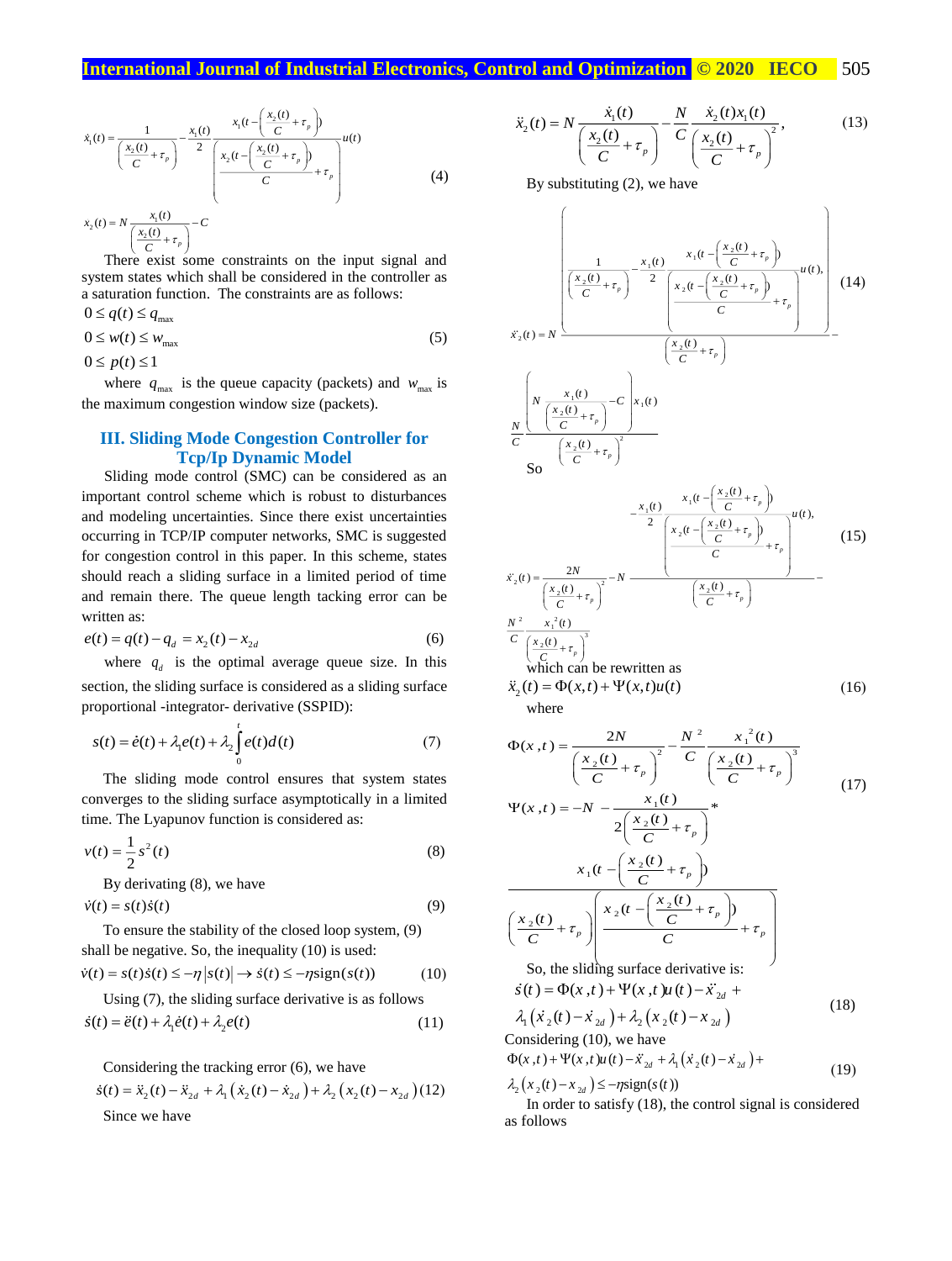$$
u(t) = \frac{1}{\Psi(x,t)}
$$
(20)

 $\left(-\Phi(x,t) + \ddot{x}_{2d} - \lambda_1(\dot{x}_2(t) - \dot{x}_{2d}) - \lambda_2(\dot{x}_2(t) - \dot{x}_{2d}) - k \text{sign}(s(t)\right)$ 

In (20), k is sliding mode gain and plays a key role in dealing with uncertainties.

# **IV. Sliding Mode Congestion Controller for Tcp/Ip Dynamic MODEL**

In this scheme, the sliding surface is considered as a sliding surface proportional -derivative:  $s(t) = \dot{e}(t) + \lambda e(t)$  (21)

The sliding surface derivative is defined as:  
\n
$$
\dot{s}(t) = -k_1 s(t) - k_2 \text{ sign}(s(t))
$$
\n(22)

There exist two design parameters, namely,  $k_1, k_2$  in (22). SMC suffers from the disadvantage of high frequency oscillations of the control signal which is considered as chattering. In case of using high order sliding mode control, increasing the sliding mode gain ends in chattering decrease in the control signal. By considering  $k_1$ , a stable dynamic is obtained for sliding surface derivative where the derivative of the sliding surface tends to be zero. To extract the SMC law, first, the sliding surface derivative is calculated. So, we have:

$$
\dot{s}(t) = \ddot{e}(t) + \lambda e(t) = \Phi(x, t) + \Psi(x, t)u(t) - \ddot{x}_{2d} + \lambda(\dot{x}_2(t) - \dot{x}_{2d}) \quad (23)
$$

Using Equ. (22), we have

$$
\Phi(x,t) + \Psi(x,t)u(t) - \ddot{x}_{2d} + \lambda(\dot{x}_2(t) - \dot{x}_{2d}) =
$$
  
-k<sub>1</sub>s(t) - k<sub>2</sub> sign(s(t)) (24)

So, the SMC law is as follows:

$$
u(t) = \frac{1}{\Psi(x,t)}
$$
  

$$
(-k_1 s(t) - k_2 \text{sign}(s(t)) + \ddot{x}_{2d} - \lambda(\dot{x}_2(t) - \dot{x}_{2d}) - \Phi(x,t))
$$
 (25)

In the following, by choosing the sliding surface derivative (22), Lyapunov stability is established. The Lyapunov function is considered as:

$$
v(t) = \frac{1}{2} s^2(t)
$$
\nSo we have:

30, we have:  

$$
z(t) = z(t)z(t) - z(t) \left(1 + z(t)\right)
$$

$$
\dot{v}(t) = s(t)\dot{s}(t) = s(t)\left(-k_1s(t) - k_2 \text{ sign}(s(t))\right) \tag{27}
$$
\n
$$
= -k_1s^2(t) - k_2s(t) \text{ sign}(s(t)) \tag{27}
$$

Since  
\n
$$
\begin{cases}\ns(t) \ge 0 \to sign(s(t)) = 1 \to s(t)sign(s(t)) > 0 \\
s(t) < 0 \to sign(s(t)) = -1 \to s(t)sign(s(t)) > 0\n\end{cases}
$$
\n(28)

$$
\dot{v}(t) = -k_1 s^2(t) - k_2 s(t) \operatorname{sign}(s(t)) \le 0
$$
\n(29)

The above inequality shows that if Equ. (22) is satisfied, the closed-loop system stability is guaranteed. In other words, (29) shows that the sliding surface converges to zero asymptotically. On the other hand, according to

Equ. (6), if the sliding surface converges to zero, the tracking error will converge to zero asymptotically.

#### **V. Performance Analysis**

In this part, first the performance of SSPID and SSPD is studied. In this regard, changes in queue length, packet loss probability and the congestion window size and RTT are studied. Afterwards, the impact of disturbance is examined on the system performance. Finally, the results of the proposed controller are compared with PI and PID controllers.

## *A. Performance Analysis of the Proposed Controllers*

In this part, the performance of SSPID and SSPD is studied in case of tracking of the desired queue length and packet drop probability. Also, the congestion window size, RTT, the sliding surface and its derivative are shown. The sliding mode controller sets the average queue length such that the system performance is guaranteed in the presence of external disturbances and model uncertainties. The simulations are run for the following network parameters:  $N = 60$ ,  $C = 3750$ ,  $\tau_d = 0.2$ . The parameters set in SSPID are  $\lambda_1 = 16$ ,  $\lambda_2 = 64$ ,  $k = 5$  and the parameters set in SSPD are  $k_1 = 15$ ,  $k_2 = 10$ ,  $\lambda = 20$ . It is worth noting that the state variables and control signal are constrained in TCPbased computer network systems. Fig.1 shows the tracking of the desired queue length in SSPID and SSPD.



Fig. 1 shows the effect of saturation on the control signal and system states. The output converges to its desired level after the transient time. Fig. 2 shows the control signal.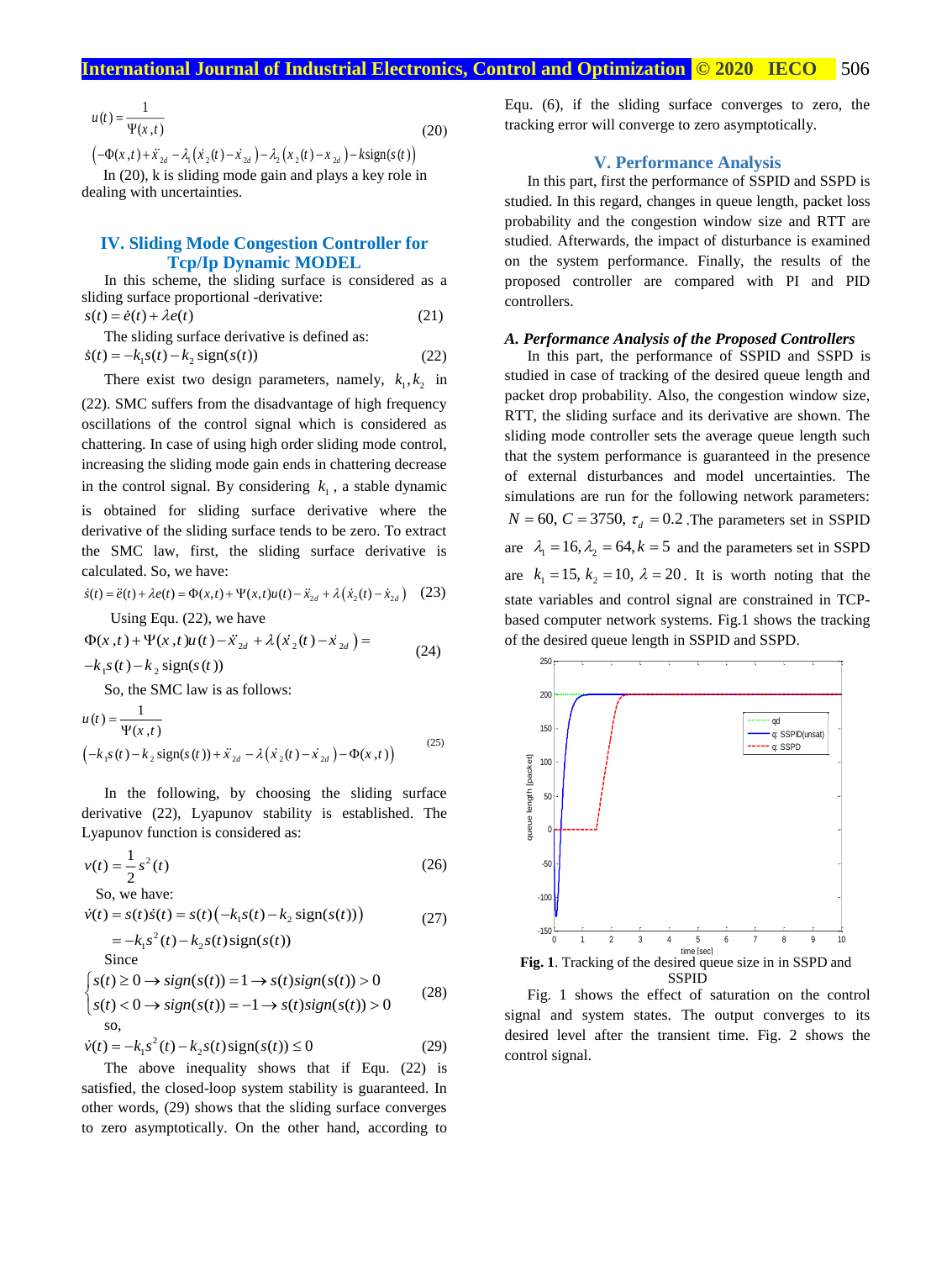# **International Journal of Industrial Electronics, Control and Optimization © 2020 IECO 507**



The control signal implies that the packet drop probability is high in transient time, however, it is reduced after the transient time. The packet drop probability in SSPD is less than that of in SSPID, so a better control signal is gained in SSPD comparing with SSPID. Fig. 3 shows the congestion window size and RTT in SSPD and SSPID.



SSPID The congestion window size in SSPD and SSPID

converges to a constant value after a certain period of time which shows the closed-loop system stability. Also, RTT converges to a constant value after the transient time. Fig. 4 shows the sliding surface and its derivative in SSPD and SSPID. It can be seen that the sliding surface and its derivative converge to zero in SSPD. However, the sliding surface in SSPID does not converge to zero.



#### *B. Performance Analysis of the Proposed Controllers in the Presence of Disturbance*

In this part, the performance of the proposed controller is studied in the presence of disturbance. A step disturbance (value=20, time=10) is applied to the average queue length. Table I shows the performance of the proposed controllers in case of average queue length error, average congestion window size error, average RTT error and average packet drop probability with and without disturbance.

| <b>Without Disturbance</b>   |                                                   |                             |                             |                                               |  |
|------------------------------|---------------------------------------------------|-----------------------------|-----------------------------|-----------------------------------------------|--|
| <b>SSPID</b>                 | <b>SSPID</b>                                      | <b>SSPD</b>                 | <b>SSPD</b>                 | <b>Scheme</b>                                 |  |
| (with<br>disturbance)        | (without<br>(with<br>disturbance)<br>disturbance) |                             | (without<br>disturbance)    | Performance<br>metrics                        |  |
| 6141.8                       | 4910.5                                            | 3895.1                      | 3395.3                      | Average<br>queue length<br>error              |  |
| 6.7812                       | 5.8491                                            | 5.6480                      | 5.1880                      | Average<br>congestion<br>window size<br>error |  |
| 0.0616                       | 0.0603                                            | 0.0596                      | 0.0591                      | Average RTT<br>error                          |  |
| 5.9184 $\times$<br>$10^{-4}$ | 5.3271 $\times$<br>$10^{-4}$                      | $3.8958\times$<br>$10^{-4}$ | $3.1167\times$<br>$10^{-4}$ | Average<br>packet drop<br>probability         |  |

**Table I**. Performance Of The Proposed Controllers With And

Table I shows that SSPD without disturbance outperforms SSPD with disturbance in terms of average queue length error, average congestion window size error, average RTT error and average packet drop probability. Also, SSPID without disturbance outperforms SSPID with disturbance in terms of average queue length error, average congestion window size error, average RTT error and average packet drop probability. Moreover, SSPD without disturbance ends in better performance comparing with SSPD with disturbance, and SSPID with/without disturbance. Also, SSPID with disturbance performs the worst comparing with SSPID without disturbance, and SSPD with/without disturbance.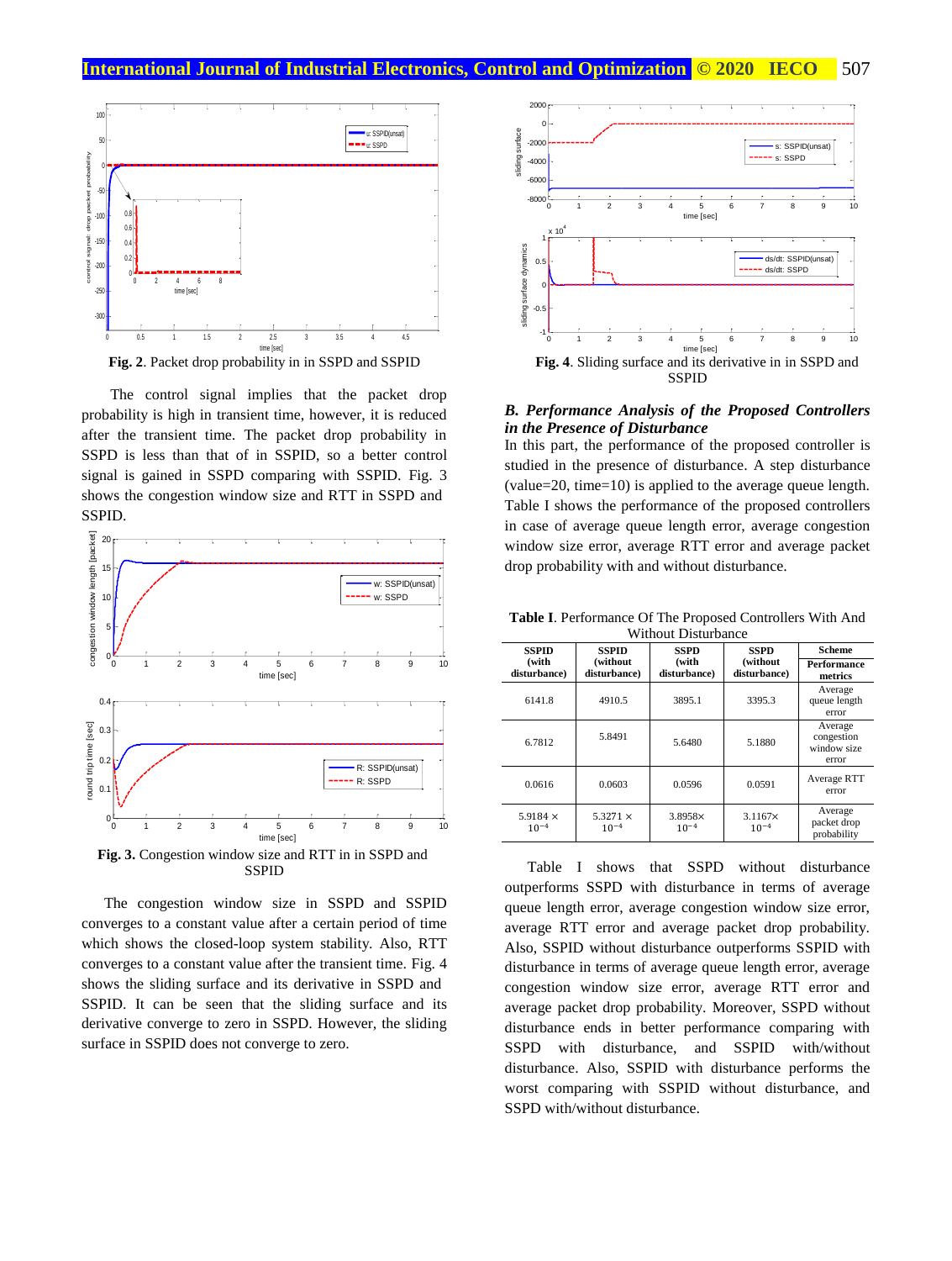#### *C. Comparison of the Proposed Controller with PI and PID Controllers*

In this part, the performance of the proposed controller (SSPD) is compared with PI [21] and PID [22] controllers. In [21], given that  $W_0$ ,  $p_0$  and  $q_0$  are the equilibrium points of TCP nonlinear system, the transfer function of  $\delta p$  and  $\delta q$  is determined as follows:

$$
G_{pq}(s) = \frac{R_0 C_0 K}{\left(R_0 s + \frac{1}{K}\right) \left(R_0 s + 1\right)}
$$
(30)

where

 $(0,0) - p_0, \ \delta q = q(t) - q_0, \ K = \frac{q_0 - q_0}{2N_0}, \ R_0 = T_0 + \frac{q_0}{C_0}$  $\delta p = p(t) - p_0, \ \delta q = q(t) - q_0, \ K = \frac{R_0 C_0}{2N_0}, \ R_0 = T_0 + \frac{q_0}{C_0}$ (31)

In [21], the performance of PI controllers is studied in TCP networks. In this paper, Skogestad's method [23] is suggested where the system transfer function as the following first order approximation is taken into consideration:

$$
G_{pq}(s) \approx \frac{R_0 C_0 K^2}{\left(K + \frac{1}{2}\right) R_0 s + 1} e^{-\frac{3}{2}R_0 s}
$$
\n(32)

The controller parameters are derived as follows:

$$
k_{p} = \frac{1}{C_{0}K^{2}} \frac{K + 0.5}{\tau_{c} + 1.5R_{0}},
$$
  
\n
$$
k_{i} = \frac{k_{p}}{\pi i \pi \left(\frac{KP}{2} + 0.5P_{0}A\left(\tau_{c} + 1.5P_{0}\right)\right)}
$$
\n(33)

 $\min\big\{KR_{0}+0.5R_{0},4\big(\tau_{c}+1.5R_{0}\big)\big\}$ 

The following values are obtained as the controller parameters:

 $k<sub>n</sub> = 4.2196$ ,  $k<sub>i</sub> = 3.7056$ 

Based on the model, a PID controller is as follows [22]:

$$
G_c(s) = 2.9067 \times 10^{-5} \left( 1 + \frac{1}{5.45s} + 0.4157s \right)
$$
 (34)

In this section, the desired average queue length is 120. Fig. 5 shows the tracking of the desired queue length in the proposed controller, PI and PID controllers.



**Fig. 5.** Tracking of the desired queue length in the proposed controller, PI and PID controllers

Fig. 5 shows that the proposed scheme renders satisfactory tracking of the desired queue length comparing with PI and PID controllers. The PID controller ends in an undesired transient closed-loop response and a very high overshoot. Also, the PI controller renders unsatisfactory performance comparing with the proposed scheme since the desired queue length significantly fluctuates. Fig. 6 shows the packet drop probability in the proposed controller, PI and PID controllers. Also, the congestion window size is shown in Fig. 7.



**Fig. 6.** Packet drop probability in the proposed controller, PI and PID controllers



**Fig. 7**. Congestion window size in the proposed controller, PI and PID controllers

Fig. 6 shows that the PI controller has the worst packet drop probability, however the packet drop probability in the PID controller is less than the proposed controller. Also, Fig. 7 shows that the desired value of congestion window size is gained in the proposed controller, however a fluctuating congestion window size is obtained in the PI controller. So, satisfactory performance is not obtained in the PI controller. Fig. 8 shows the packet round-trip time in the proposed controller, PI and PID controllers.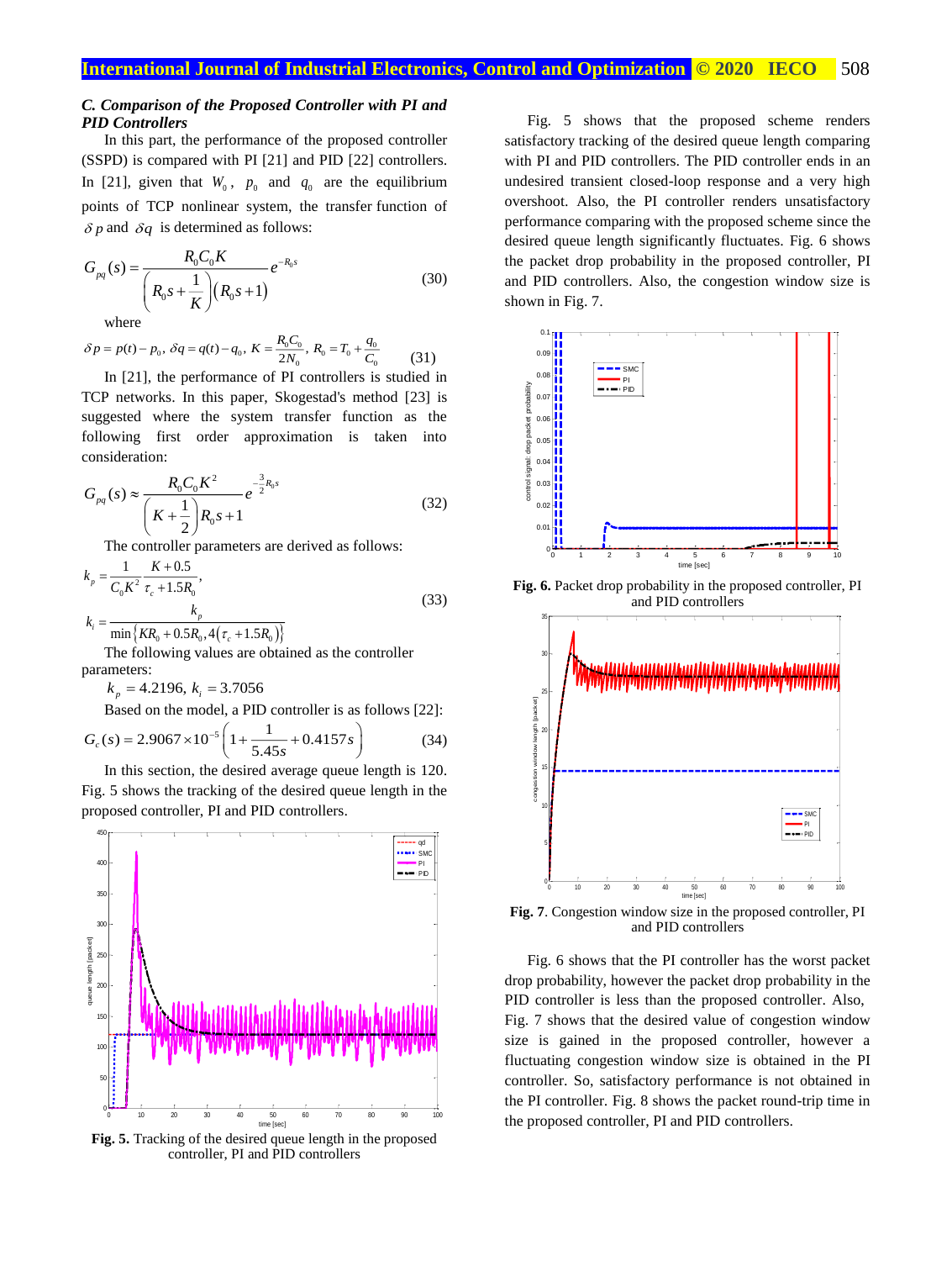

**Fig. 8**. Packet round-trip time in the proposed controller, PI and PID controllers

The packet round-trip time in the proposed controller is less than that of the PI and PID controllers. The congestion window size in Fig. 7 and RTT in Fig. 8 demonstrate that the proposed method outperforms PI and PID schemes. The performance of the proposed controller, PI and PID controllers are compared in Table II.

| РI                   | <b>PID</b>                         | The proposed            | Scheme                                  |  |
|----------------------|------------------------------------|-------------------------|-----------------------------------------|--|
|                      |                                    | controller              | <b>Performance metrics</b>              |  |
| 5427.2               | 4160.6                             | 3395.3                  | Average queue length<br>error           |  |
| 6.2886               | 5.7190                             | 5.1880                  | Average congestion<br>window size error |  |
| 0.0617               | 0.2360                             | 0.0591                  | Average RTT error                       |  |
| $3.6 \times 10^{-4}$ | 0.594<br>$\times$ 10 <sup>-4</sup> | $3.1167 \times 10^{-4}$ | Average packet drop<br>probability      |  |

**TABLE II**.Performance of The Proposed Controller, PI And PID Controllers

Table II demonstrates that the proposed controller outperforms PI and PID controllers. The PI controller has the highest mean queue length error, however, the PID controller outperforms the PI controller with less packet drop probability and less congestion window size. Also, the PID controller has the worst packet round-trip time and the proposed scheme renders the best queue length tracking.

#### **VI. Conclusions**

In this study, the sliding mode control scheme is presented for desired queue length tracking in TCP-based computer network. In this regard, the proportional-Integrator-derivative and proportional-derivative sliding surface is defined and the control signal is extracted. Also, the Lyapunov stability conditions are satisfied. The proposed scheme renders satisfactory performance in the presence of disturbance. Also, no chattering occurs in the control signal and satisfactory transient response is gained.

The comparison between the proposed method with PI and PID control schemes shows the superiority of sliding mode control comparing with the aforementioned controllers where congestion window size remains unchanged, satisfactory control signal is achieved and less overshoot is obtained.

### **References**

- [1] K.R. Sollins, *The TFTP Protocol (REVISION 2).* RFC 783. [http://www.rfc-editor.org/info/rfc783,](http://www.rfc-editor.org/info/rfc783) 1981.
- [2] [R. El](http://www.sciencedirect.com/science/article/pii/S0140366410001994) Khoury, [E.](http://www.sciencedirect.com/science/article/pii/S0140366410001994) Altman, [R.El](http://www.sciencedirect.com/science/article/pii/S0140366410001994) Azouzi, "Analysis of scalable TCP congestion control algorithm," *Computer Communications,* Vol. 33, No.1, pp. S41–S49, Nov.2010.
- [3] M. Barbera, A. Lombardo and G. Schembra, "A fluidbased model of time limited TCP flows," *Computer Networks,* Vol. 44,No.3, pp. 275–288, Feb.2004.
- [4] M.A. Ardestani and M.T.H. Beheshti, "A robust discretetime controller for delay sensitive applications," in *Proc. 7th International Conference on [Information,](http://ieeexplore.ieee.org/xpl/mostRecentIssue.jsp?punumber=5383381)  [Communications and Signal Processing,](http://ieeexplore.ieee.org/xpl/mostRecentIssue.jsp?punumber=5383381)* 2009.
- [5] V. Jacobson and M.J. Karels, "Congestion avoidance and control," *ACM Sigcomm Computer Communication Review,* Vol. 18, pp. 314-329, Nov.1988.
- [6[\] Z.](http://www.sciencedirect.com/science/article/pii/S1084804516300327) Wang, [X.](http://www.sciencedirect.com/science/article/pii/S1084804516300327) Zeng[, X.](http://www.sciencedirect.com/science/article/pii/S1084804516300327) Liu, [M. Xu, Y. Wen, L. Chen,](https://www.sciencedirect.com/science/article/pii/S1084804516300327#!) "TCP congestion control algorithm for heterogeneous Internet," *Journal of Network and Computer Applications,* [Vol. 68,](http://www.sciencedirect.com/science/journal/10848045/68/supp/C) pp.56–64, Jun.2016.
- [7] R. Barzamini, M. shafiee, "A New Sliding Mode Controller for TCP Congestion Control," *19th Telecommunications forum TELFOR,* 2011.
- [8] R. Barzamini, M. Shafiee, A. Dadlani, "Adaptive generalized minimum variance congestion controller for dynamic TCP/AQM networks," *Computer Communications,* Vol.35, No.2, pp. 170–178, Jan.2012.
- [9] F. Ren, C. Lin, and X. Yin, "Design a congestion controller based on sliding mode variable structure control," *Computer Communications,* Vol. 28, No.9, pp.1050-1061, Jun.2005.
- [10] [F. Blanchini,](https://www.sciencedirect.com/science/article/pii/S1474667015305267#!) [W. Krajewski,](https://www.sciencedirect.com/science/article/pii/S1474667015305267#!) [S. Miani,](https://www.sciencedirect.com/science/article/pii/S1474667015305267#!) [U. Viaro,](https://www.sciencedirect.com/science/article/pii/S1474667015305267#!) "A sliding mode strategy to control TCP flows," *[IFAC](https://www.sciencedirect.com/science/journal/14746670)  [Proceedings Volumes,](https://www.sciencedirect.com/science/journal/14746670)* Vol. 42, No.13, pp. 717-722, 2009.
- [11] H. Wang, Y. Jing, Y. Zhou, Z. Chen, and X. Liu, "Sliding mode control for uncertain time delay TCP/AQM network systems," in *Proc. 17th World IFAC Congress,* Seoul, Korea, pp.12013-12018, 2008.
- [12] H. Ebrahimirad, M.J. Yazdanpanah, "Sliding Mode Congestion Control in Differentiated Service Communication Networks," *[International Conference on](https://link.springer.com/conference/wwic)  [Wired/Wireless Internet Communications,](https://link.springer.com/conference/wwic)* pp. 99-108, 2004.
- [13] S.H. Yang, X. Chen, L.S. Tan, L. Yang, "Time delay and data loss compensation for Internet-based process control systems," *[Transactions of the Institute of Measurement](https://www.researchgate.net/journal/0142-3312_Transactions_of_the_Institute_of_Measurement_and_Control)  [and Control,](https://www.researchgate.net/journal/0142-3312_Transactions_of_the_Institute_of_Measurement_and_Control)* Vol. 27,No.2, pp. 103-118, Apr.2005.
- [14] C. Xia, L. Wang, S. Sun, J. Wang, "An SIR model with infection delay and propagation vector in complex networks," *Nonlinear Dynamics,* Vol. 69, pp. 927–934, Jan.2012.
- [15] S. Shams Shamsabad Farahani, S. Fakhimi Derakhshan, "LMI-based Congestion Control Algorithms for a Delayed Network," *International Journal of Industrial Electronics, Control and Optimization,* Vol.2, No.2., pp. 91-98, Feb. 2019.
- [16] Z. Shu, J. Xu, [K.](http://www.sciencedirect.com/science/article/pii/S100757041400464X) Chung, "On the stability and multistability of a TCP/RED congestion control model with statedependent delay and discontinuous marking function,"